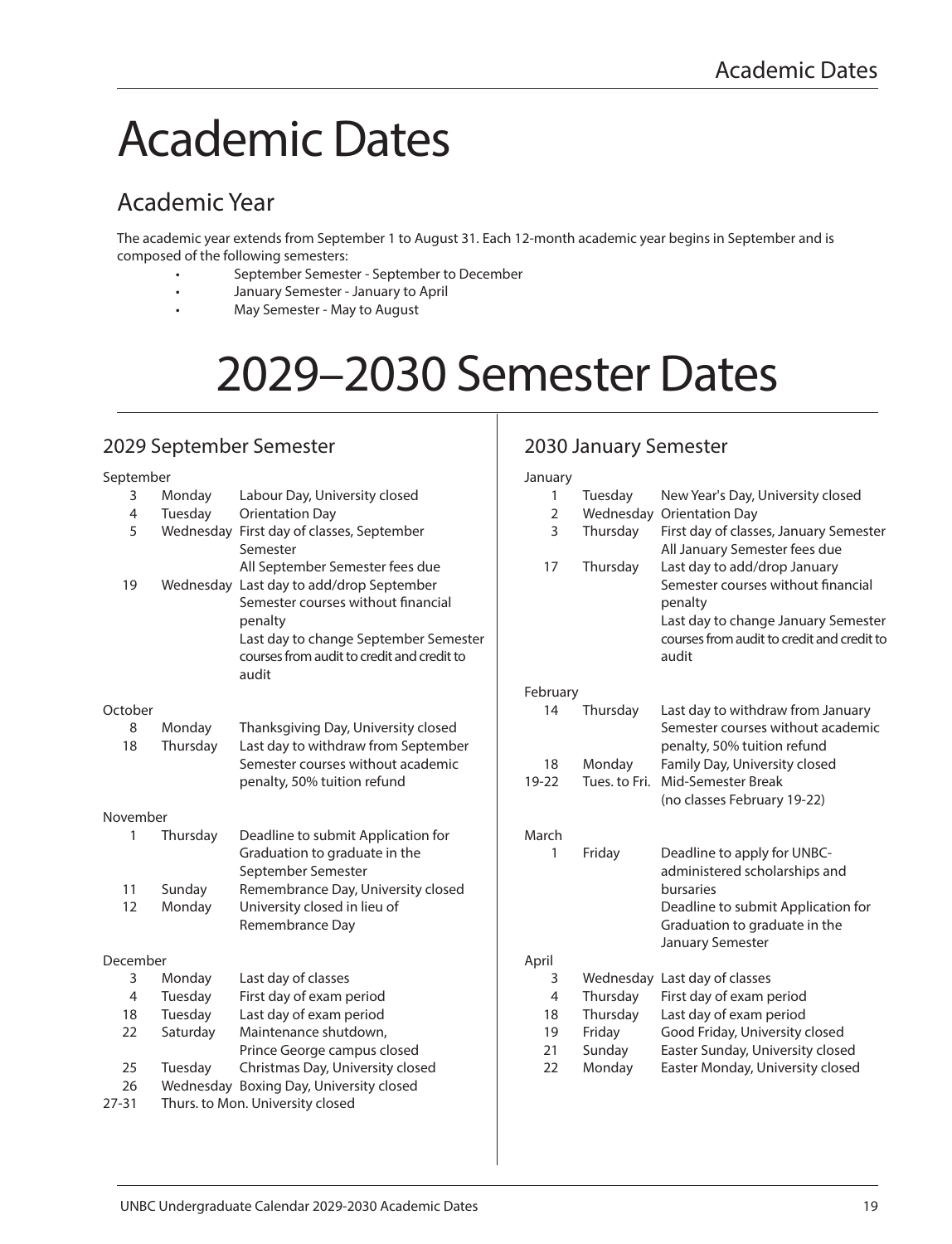### 2030 May Semester and 2030 Spring Intersession

| May  |    |                   |                                                                                                                                      |
|------|----|-------------------|--------------------------------------------------------------------------------------------------------------------------------------|
|      | 6  | Monday            | First day of classes, May Semester and<br>Spring Intersession<br>All May Semester fees due, including<br>Spring/Summer Intersessions |
|      | 10 | Friday            | *Last day to add/drop Spring<br>Intersession courses without financial<br>penalty                                                    |
|      | 21 | Tuesday           | Last day to add/drop May Semester<br>courses without financial penalty                                                               |
|      |    |                   | Last day to change May Semester<br>courses from audit to credit<br>and credit to audit                                               |
|      | 24 | Friday            | *Last day to withdraw from Spring<br>Intersession courses without academic<br>penalty, 50% tuition refund                            |
|      | 20 | Monday            | Victoria Day, University closed                                                                                                      |
|      | 31 | Friday            | Convocation Day (Prince George<br>campus)                                                                                            |
| June |    |                   |                                                                                                                                      |
|      | 14 | Friday            | Last day of classes, Spring Intersession                                                                                             |
|      | 17 | Monday            | First day of exam period, Spring<br>Intersession                                                                                     |
|      | 18 | Tuesday           | Last day to withdraw from May<br>Semester courses without academic<br>penalty, 50% tuition refund                                    |
|      | 21 | Friday            | Last day of exam period, Spring<br>Intersession                                                                                      |
|      | 22 | Saturday          | Maintenance shutdown, Prince George<br>campus closed                                                                                 |
|      |    | 24-28 Mon. - Fri. | Mid-Semester Break (no classes June<br>$24 - 28$                                                                                     |
|      | 30 | Sunday            | Recommended deadline to apply for<br>the BC Student Assistance Program (BC<br><b>Student Loans)</b>                                  |

## 2030 May Semester continued and 2030 Summer Intersession

| July   |          |                                                                                                          |
|--------|----------|----------------------------------------------------------------------------------------------------------|
| 1      | Monday   | Canada Day, University closed                                                                            |
| 2      | Tuesday  | First day of classes, Summer<br>Intersession                                                             |
| 8      | Monday   | *Last day to add/drop Summer<br>Intersession courses without financial<br>penalty                        |
| 15     | Monday   | Deadline to submit Application<br>for Graduation to graduate in the May<br>semester                      |
| 19     | Friday   | Last day to withdraw from Summer<br>Intersession courses without academic<br>penalty, 50% tuition refund |
| August |          |                                                                                                          |
| 5      | Monday   | BC Day, University closed                                                                                |
| 12     | Monday   | Last day of classes, May Semester and<br>Summer Intersession                                             |
| 13     | Tuesday  | First day of exam period, May<br>Semester and Summer Intersession                                        |
| 17     | Saturday | Last day of exam period, May<br>Semester and Summer Intersession                                         |

\*For condensed courses, the last day to withdraw (50% tuition refund) is indicated in the course-specific documentation.

# 2029 – 2030 Senate Dates

September 26, 2029 January 23, 2030 May 22, 2030 October 24, 2029 February 27, 2030 June 26, 2030 November 28, 2029 March 27, 2030 March 27, 2030 August 28, 2030

April 24, 2030